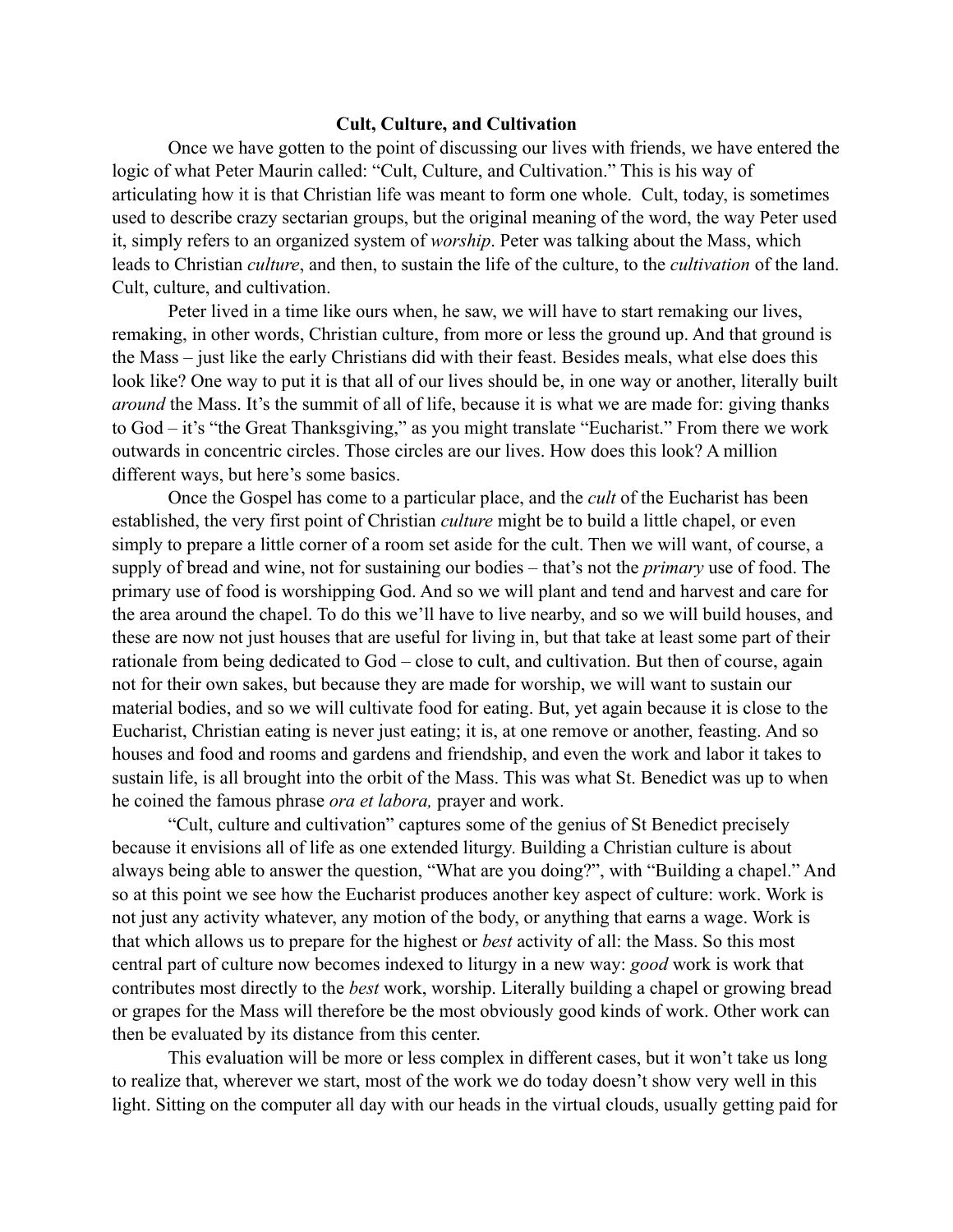helping others walk further down the pass of disembodiment, distraction, and isolation, while ourselves producing all those things in no obvious relation to the Mass other than the fact that the wage we earn indirectly supports our bodies, is, while understandable, definitely not ideal. Many other jobs fare just as poorly, as Dorothy and Peter often lamented. This being the case, coupled with the fact that the sustaining of our bodies and the growing of food for liturgy and feast are particularly intimate with the Mass, it is no wonder that Peter put such a stress on the goodness of manual labor and farming in particular in our age. "Cultivation" is not a quaint idyllic addition to his system, but internal to both culture and cult itself.

This is the context, then, in which we have to see the Catholic Worker's involvement in the labor issues of their day, and why Catholics today should be concerned about the kind of work we do, and are forced to do, as well. Our jobs are not an indifferent or simply neutral fact of our lives. Nor were Dorothy and Peter's concern about work any liberal preoccupation with "justice" or abstract "rights". The work that predominates in any society is one of the greatest measures of its spiritual state. Our jobs are always brimming with moral, religious, and social meaning. They make us who we are, and they are directly related to Christian culture and to the Mass.

After the feast, then, shared, good work is central to the Catholic Worker vision. Dorothy Day in particular spoke of how difficult a calling finding good work "out there" in the world is. So this is yet another place that we will have to re-craft life in small Catholic centers, "building a new society within the shell of the old, a society where it is easier to be good." Dorothy always said very clearly that it's not fair to blame the workers for taking the only jobs they can find. But at the same time she emphasized the abundance of good work that we *can* find to do together *now*. In fact, there is no shortage of it, though it is often unpaid.

The Works of Mercy, in particular, appear to be more practicable and urgent than ever, just to the extent that traditional forms of good work, become hard to find. So Peter suggested farming, but also feeding of the hungry and sheltering the homeless, as both obviously congruent with the Mass and abundantly available. There's never a shortage of people to care for, and so, Peter hoped, people might seriously consider giving up their degrading jobs in factories or cubicles and try to start houses financed by the charity of others. This, Peter knew, was an admittedly radical solution, but it was precisely part of the hope of the gospel to make the impossible possible. The saints have done it, why can't we be saints? The Great Depression had produced poverty on an unprecedented scale, and this was a deeply Catholic response to it. It is hard to see that things have changed too much today.

Whether or not we take such a radical step, what remains true is that finding shared work, even between a couple of families banded together to pray and feast, is an important part of enacting the Mass in our lives. And there *is* shared work that we can all begin to introduce into our lives, now, bit by bit. Preparing for prayer and for meals takes work. Perhaps you are welcoming the poor, or your neighbors: hospitality is good work. If you have a family, you are certainly welcoming your children, to the feast, and to life. From here, finding ways to support one another in real, practical tasks – yard work, gardening, house work, repairs, bringing up children, educating them, making ends meet – precisely because of what we share at the Mass, just *is* the project of working out cult, culture and cultivation. There is no one model for it, and it is precisely this built-in creativity that makes it a life so utterly different from the usual button